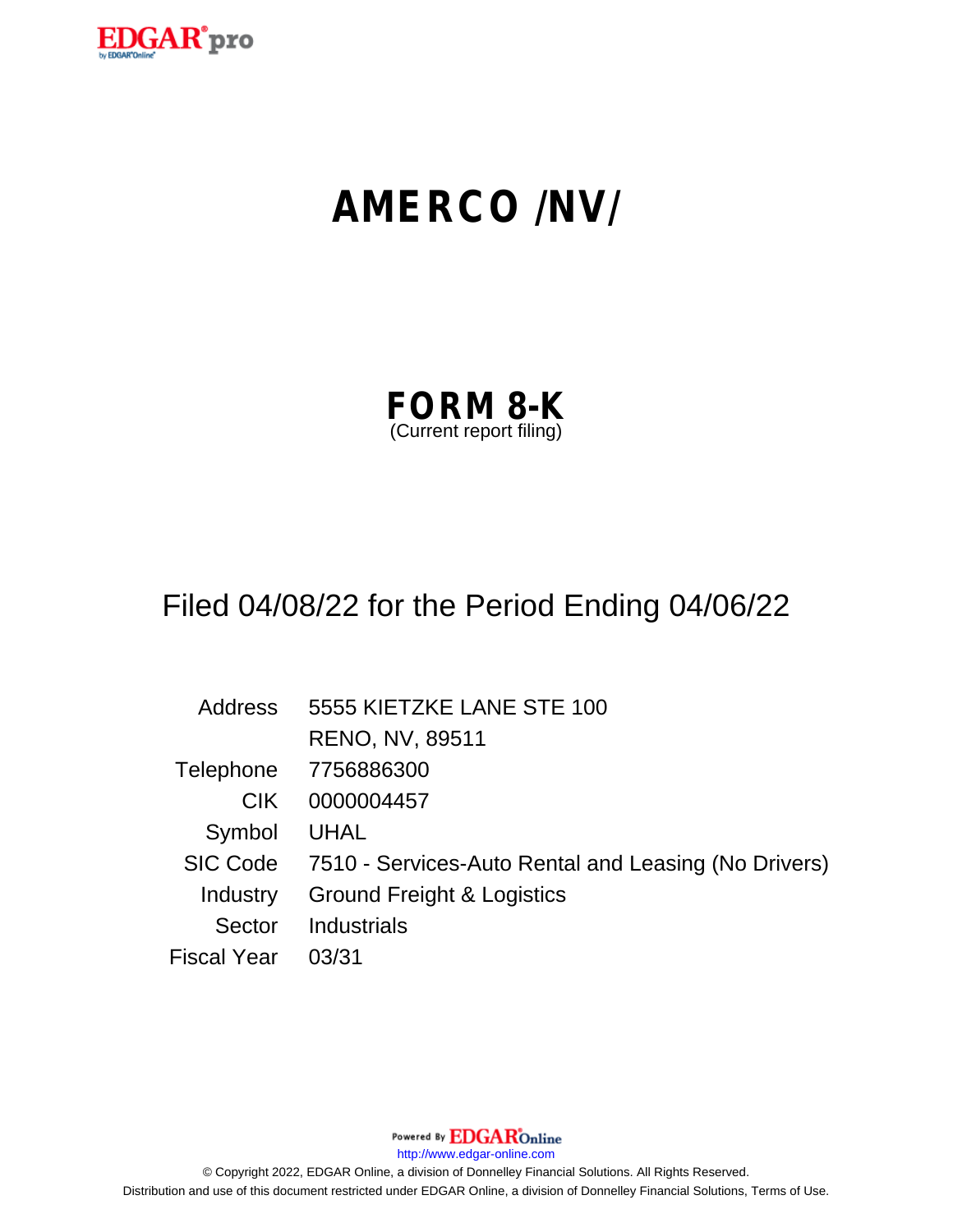### **UNITED STATES** SECURITIES AND EXCHANGE COMMISSION WASHINGTON, D.C. 20549

**FORM 8-K** 

# **CURRENT REPORT**

# Pursuant to Section 13 or 15(d) of the **Securities Exchange Act of 1934**

### April 6, 2022

Date of Report (Date of earliest event reported)

**AMERCO** (Exact name of registrant as specified in its charter)

Nevada (State or other jurisdiction of incorporation)

001-11255 (Commission File Number)

88-0106815 (I.R.S. Employer Identification No.)

# 5555 Kietzke Lane, Ste. 100 Reno, NV 89511

(Address of Principal Executive Offices)

775 668-6300

(Registrant's telephone number, including area code)

Securities registered pursuant to Section 12(b) of the Act:

| Title of each class            | <b>Trading Symbol</b> | Name of each exchange on which registered |
|--------------------------------|-----------------------|-------------------------------------------|
| Common Stock, \$0.25 par value | UHAL                  | NASDAQ Global Select Market               |

Check the appropriate box below if the Form 8-K filing is intended to simultaneously satisfy the filing obligation of the registrant under any of the following provisions:

Written communications pursuant to Rule 425 under the Securities Act (17 CFR 230.425)  $\Box$ 

 $\Box$ Soliciting material pursuant to Rule 14a-12 under the Exchange Act (17 CFR 240.14a-12)

Pre-commencement communications pursuant to Rule 14d-2(b) under the Exchange Act (17 CFR 240.14d-2(b))  $\Box$ 

Pre-commencement communications pursuant to Rule 13e-4(c) under the Exchange Act (17 CFR 240.13e-4(c))  $\Box$ 

Indicate by check mark whether the registrant is an emerging growth company as defined in Rule 405 of the Securities Act of 1933 (§230.405 of this chapter) or Rule 12b-2 of the Securities Exchange Act of 1934 (§240.12b-2 of this chapter).

Emerging growth company  $\square$ 

If an emerging growth company, indicate by check mark if the registrant has elected not to use the extended transition period for complying with any new or revised financial accounting standards provided pursuant to Section 13(a) of the Exchange Act.  $\Box$ 

# Item 8.01. Other Items

On April 8, 2022, AMERCO (the "Company") announced that its Board of Directors declared a special cash dividend on its Common